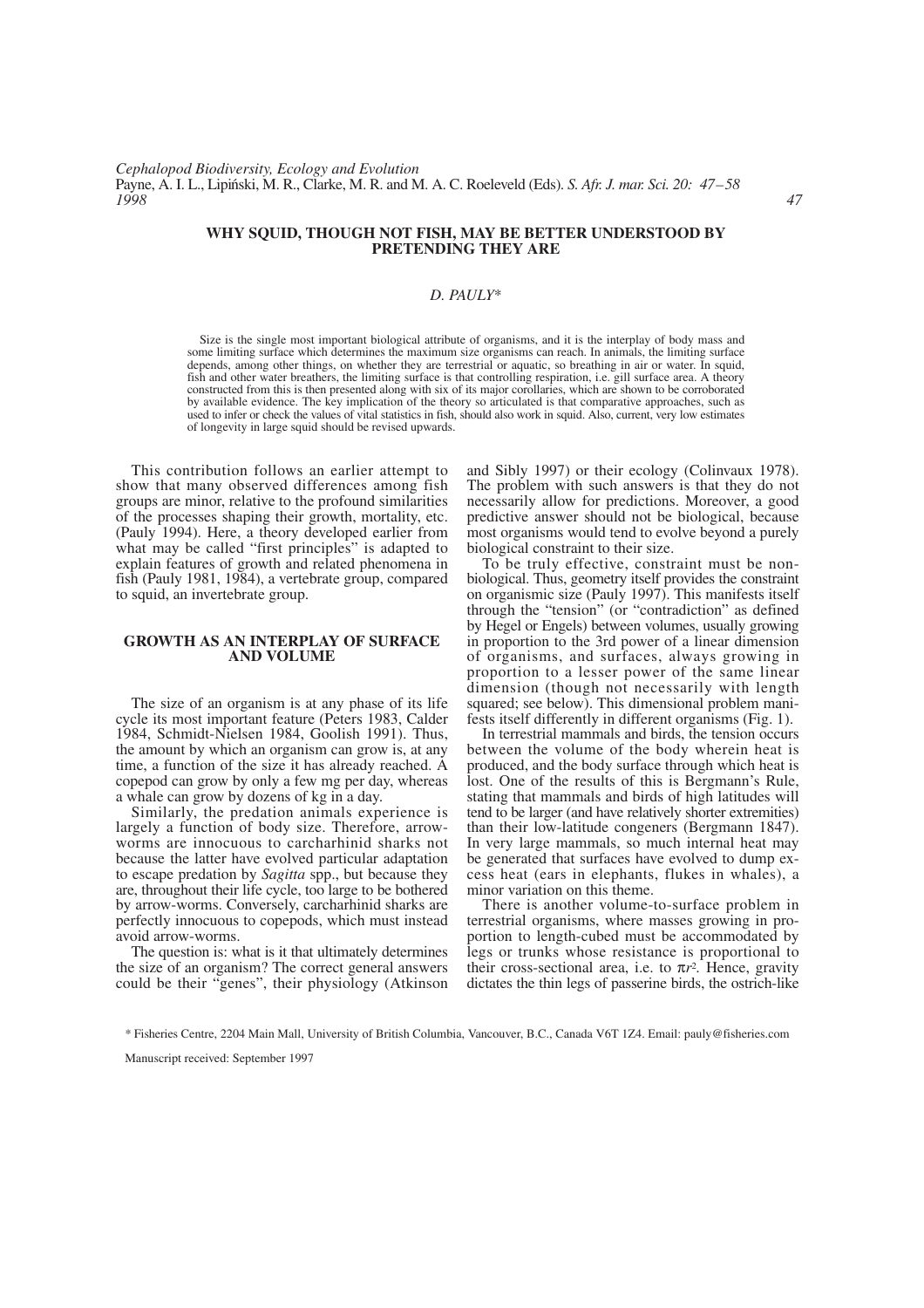*48 Cephalopod Biodiversity, Ecology and Evolution South African Journal of Marine Science 20*



Fig. 1: In organisms, the increase of mass and related features is in proportion to a power (*b*) of length, usually near 3. Growth of surfaces is always proportional to a power *d* < *b*, so making some surface limiting for growth and maximum length, which must remain smaller than asymptotic length (L<sub>∞</sub>). The specific surface varies among organisms, and may be limiting locomotion, heat generation, respiration, etc.

legs of ostriches, and the elephant-like legs of (extinct) moas (Thompson 1942). Similar comparisons are possible among arachnids, daddy longlegs and tarantulas, or among plants, grasses and sequoia trees.

In insects, respiration takes place through trachea, thin tubes which divide up into finer and finer tubelets, which bring oxygen to, and take  $CO<sub>2</sub>$  from, individual body cells. This surface-limited system is so inefficient that it almost entirely fills larger insects, so providing a built-in constraint against there ever being monster ants!

#### **GILLS AS LIMITING SURFACE FOR GROWTH**

For fish, squid and other animals breathing in water through gills, gravity is not a problem. That is why the largest invertebrates (giant squid) and vertebrates (whales) live in the sea and not on land (Angel 1976). On the other hand, water is a difficult medium from which to extract oxygen: there is typically 30 times less  $O_2$  in water than in air, water is 55 times more viscous than air, and the diffusion of  $O_2$  in water is a staggering 300 000 times slower than in air (Schumann and Piiper 1966). Therefore, fish for example may spend up to 40% of their resting metabolism on breathing itself, a figure much higher than, for example, in



Fig. 2: Relationship between oxygen supply per unit of body mass (i.e. gill surface area per unit body mass) and the body mass of growing squid. Note that, in (a), growth in mass must cease when, at *W*<sub>∞</sub>, O<sub>2</sub> supply is equal to routine requirements (including capture and processing of prey). (b) shows that any factor increasing routine requirements (elevated ambient temperature, reduced food availability, stress, etc.) will tend to reduce the mass at which  $O<sub>2</sub>$  supply becomes limiting to further growth and hence reduces *W*<sub>∞</sub> (adapted from Pauly 1984)

humans, where only 2% of resting metabolism is used for breathing itself (Schumann and Piiper 1966).

In gill-breathers, oxygen uptake is proportional to surface area of the gills (Pauly 1981). Thus, large squid will have greater oxygen uptake than small squid of the same species. However, the mass-specific or "relative" oxygen uptake of larger squid is bound to be less than that of their small congeners, given that their respiratory surfaces (gills and body) cannot grow as fast as their volume, and hence their demand for oxygen (see below). There must therefore be, for any species of water-breathing animals, a level of oxygen supply that is just sufficient to meet the routine metabolism appropriate to a certain habitat. This defines for a given species the maximum size that can be reached in a given environment (Fig. 2).

There is no reason why the mechanism illustrated in Figure 2 should not apply to squid, notwithstanding their hollow bodies. Therefore, it is necessary to follow up on some corollaries of a theory articulated about this graph.

### **FIRST COROLLARY: MAXIMUM SIZE DECREASES WITH INCREASING TEMPERATURE**

The first obvious corollary that may be deduced from assigning a size-limiting role to gills is that the

*1998*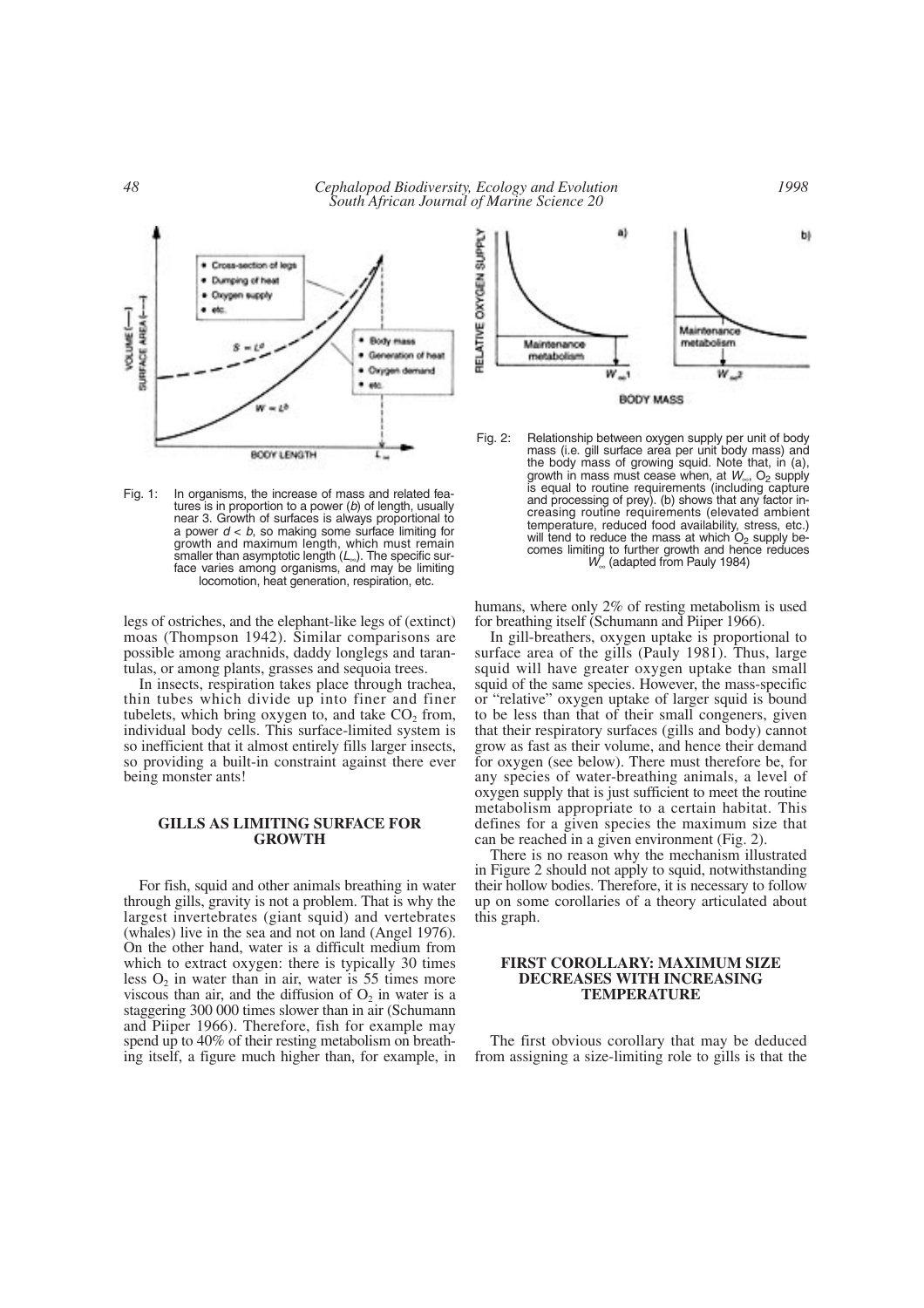

Fig. 3: Maximum size in three species of squid in relation to sea temperature as indicated by latitude (based on maximum mass in Ehrhardt *et al*. 1983, Roper *et al*. 1984)

maximum size squid can reach should decrease with increasing environmental temperature. As water surface temperature tends to decline with increasing latitude, an increase of observed maximum size with latitude would be expected in squid species that are neritic for at least some of their lives. Figure 3 shows an example for three species; Roper *et al*. (1984) may be consulted for other cases.

As size increases, so must longevity, because the factor (low temperature) associated with large maximum size also reduces metabolic rate. Hence, large (e.g. Antarctic) species should have much greater longevity than (smaller) temperate and tropical species (see below).

# **SECOND COROLLARY: pH CHANGES GENERATE STATOLITH RINGS**

If oxygen supply ultimately determines the maximum size of squid, then it is also likely to affect squid growth before maximum size is reached. Strong evidence exists to show that squid growth is oxygenlimited, although this evidence is often not perceived as such. Here is meant the daily rings shown to occur on the statoliths of all squid species so far examined for such structures.

Linking the processes relevant here (oxygen limitation during daily bouts of activity, and the formation of daily rings on statoliths) is straightforward in principle, and several physiological/chemical mechanisms have been proposed which provide this link. Lutz and Rhoads (1977) have proposed a comprehensive theory from which such mechanisms can be derived for molluscs in general, and bivalves in particular. The key point of their theory is that bouts of daytime activity (or of night-time activity in nocturnal species) increase oxygen requirements to a level that cannot be met by supply through the gills. The animal must revert to anaerobiosis, which lowers tissue pH and which causes, in bivalves, daily "etching" of the shells. The theory also accommodates stressful events, such as low tides, which induce non-daily rings (see e.g. Vakily 1992, who showed this and the other key tenets of the theory presented here to apply to bivalves). Similar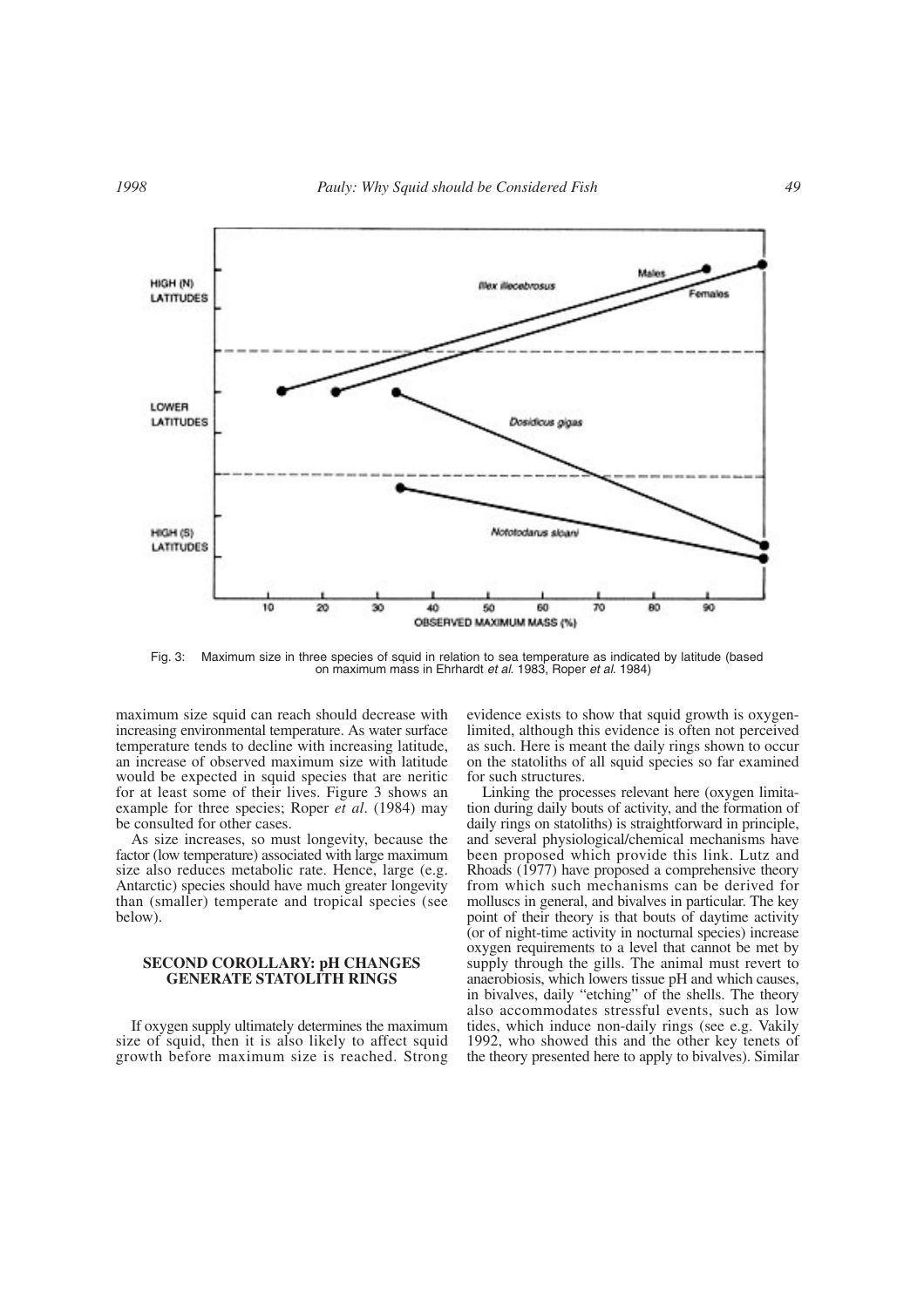*50 Cephalopod Biodiversity, Ecology and Evolution South African Journal of Marine Science 20*



Fig. 4: Schematic representation of the process by which the mean growth rates of large squid tend to be overestimated, owing to non-consideration of slow-growing squid with unreadable statoliths (see text)

non-daily, stress-induced structures are also reported from fish: tidal rings, storms passing through reefs, spawning checks, etc. (see, e.g., Panella 1971, 1974, Longhurst and Pauly 1987, Gauldie and Nelson 1990).

Morris (1991), without citing the theory of Lutz and Rhoads (1977), proposed a similar mechanism for daily rings in squid statoliths. Interestingly, he noted that experimental stress, which keeps activity and hence  $O_2$  consumption at elevated levels, suppressed the occurrence of a daily pH cycle, as required for the formation of daily rings. Lipiński (1993), also without reference to Lutz and Rhoads (1977), proposed a mechanism for changes in the pH of the endolymph surrounding statoliths that differs from that of Morris (1991). However, he retained the diurnal cycle of activity, and the diurnal cycle of periodic undersupply of  $O<sub>2</sub>$  to their tissue as ultimate cause for the formation of daily statolith rings in squid.

Lipiński (1993) considered his and Morris' hypotheses of statolith formation incomplete because they "do not provide satisfactory explanations for a plethora [of phenomena such as] strong definition of some checks, variable number of growth layers per increment, variable increment width […., etc.] which remain to be explained and investigated in detail". This statement is true if the key "role" assigned to statolith rings is to enable squid age to be determined. However, the scientifically interesting role of statolith rings is that their formation contributes crucial evidence to understanding the key factor limiting squid growth, so indirectly influencing other aspects of their biology.

*1998*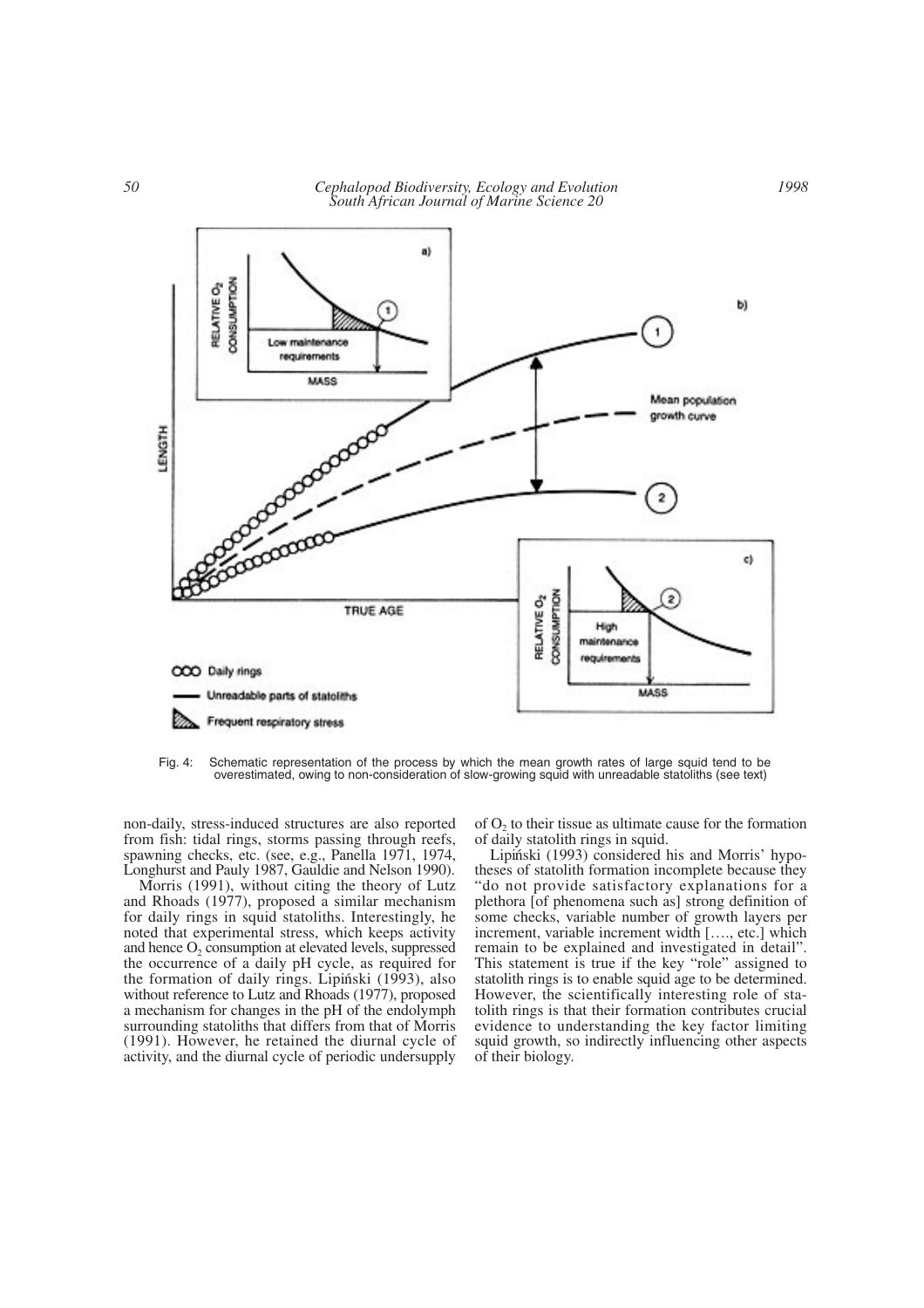# **THIRD COROLLARY: RESPIRATORY STRESS CAUSES AGEING BIAS**

Figure 2 implies that respiratory stress is stronger and more frequent in adult gill-breathers than in the juvenile forms. On the other hand, different individuals of a given population will differ in their maintenance requirements for  $O<sub>2</sub>$  (even if they do not differ in their relative gill area), which leads to their having different growth curves (see Inserts a and c and Curves 1 and 2 in Fig. 4). This generates the observed variance in length about age in fish and squid populations (arrow in Fig. 4b).

Given its slower metabolic rate, the squid in Figure 4a will experience the size-associated respiratory stress at a larger size than the squid in Figure 4c. Such stress prevents daily rings (circles in Fig. 4b) from being formed, leading to blurred zones in otoliths and presumably also in statoliths. Otoliths (and statoliths) with such blurred zones (solid lines in Fig. 4b) must be discarded when daily age readings are performed, leading to only the fast-growing fish (and squid) being considered in age analyses (see Morales-Nin 1988). This is bound to cause considerable underestimation of mean age in adult squid. Indeed, this may be the very reason why "linear" or "exponential" growth curves often emerge from size-at-age data based on age readings presumed to be daily. Morales-Nin (1988) described this problem as follows:

"When the otolith increments in adult fishes are studied with light microscopy, areas with unclear increments are found. Ralston (1985) attributed these areas to imperfect sample preparations, and proposed the use of a method based on increment thickness to determine growth rate and interpolate age based on increment measurements. However, in *Lutjanus kasmira* from Hawaii, it has been shown that these areas are composed of very thin increments and are below the detection power of the light microscope. Thus, if growth is determined by Ralston's method, only the clearer and thicker increments, will be employed. Consequently, the growth parameters obtained were clearly overestimated."

This biasing effect (which is independent of any growth model being fitted to size-at-age data) has seemingly not been considered in statolith age studies involving adult squid. Indeed, the only serious discussion so far of the often large differences between age- and length-based studies in squid is that of Caddy (1991), who assumed, in spite of the admonitions



Fig. 5: Interrelationships between oxygen supply at maintenance level (*Q*∞), oxygen supply near first maturity (*Qm*), and the mass of fish. Note that the *Qm*/*Q*<sup>∞</sup> ratio is constant for two different habitats, one of which (a) is linked with large asymptotic size and a large size at first maturity, the other (b) associated with the opposite situation (modified from Pauly 1984). A similar mechanism can be assumed to trigger reproduction in squid as well (see text)

of Beamish and McFarlane (1983), that it is the lengthbased analyses which are inherently biased.

Performing the test implied by Figure 4 should be straightforward, because it implies the hypothesis of an increase with length of the unreadable fraction of statoliths. Such a test seems acutely needed for studies that involve adult squid from which "subdaily" rings are reported (and perhaps ignored, by lowering the magnification of one's microscope) without objective criteria for the distinction between daily and subdaily rings being presented. Thus, in a telling example, Jackson (1990) writes that "when using high magnification, or a very sharp focus, numerous subdaily rings could be discerned which often made counting of daily rings difficult. This was especially true in areas of the statoliths where rings were quite thick (wide). Using a lower magnification, or changing the plane of focus helped to delineate the true daily rings that were superimposed on the numerous subdaily rings."

## **FOURTH COROLLARY: RESPIRATORY STRESS INDUCES MATURATION**

It is generally accepted among fish biologists that the growth of fish slows down after first spawning "because energy previously allocated to somatic growth" is allocated to gonad growth. This belief, although widespread, should be treated as the hypothesis that it is, i.e. the "reproductive drain hypothesis".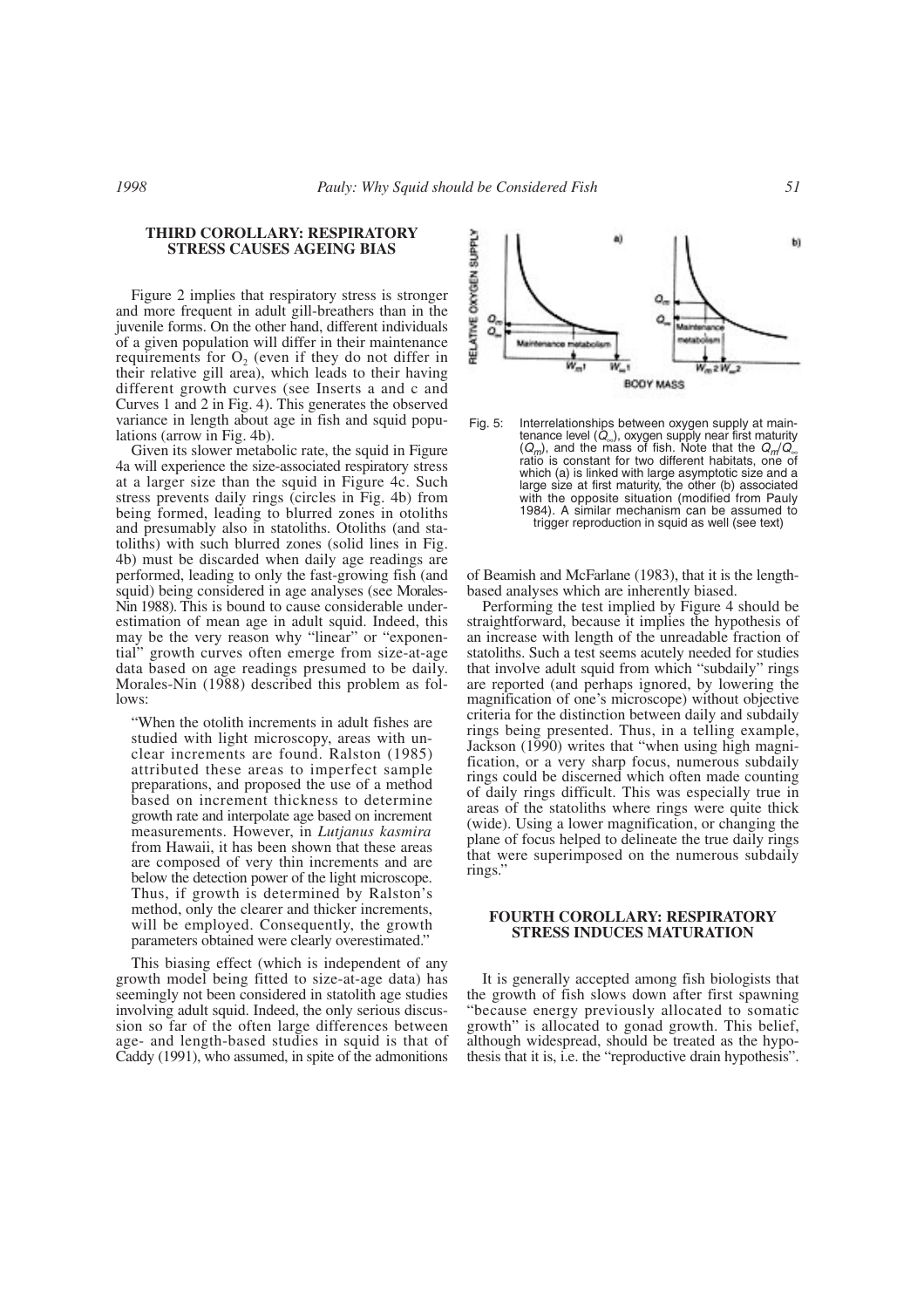

Fig. 6: Relation between *Lm*/*L*<sup>∞</sup> in 13 species of scombrid (22 cases), and 133 other species of fish (208 cases), and *L<sub>m</sub>*/*L<sub>max</sub>* in 32 species (and cases) of squid. Fish data from FishBase 97 (Froese and Pauly 1997); squid data from Roper *et al*. (1984)

In all species with anisogamy, i.e. throughout virtually the entire animal and plant kingdoms, it is the females which (by definition) make the bigger investment when they reproduce. Therefore, if the reproductive drain hypothesis holds, mature females should tend to be smaller than males of the same age, given their higher reproductive investment.

In about 80% of all fish species, the females become larger, or much larger, than the males, which is incompatible with the reproductive drain hypothesis (Pauly 1994). In Roper *et al*. (1984), information on which of the two sexes reaches larger maximum sizes, or reproduces at larger size (these two measures are equivalent here), is available for 50 species of cephalopod. Females were larger than males in 35 of 50, i.e. 70% of all cases, a value similar to that estimated for fish (Pauly 1994). This implies that the reproductive drain hypothesis does not apply for cephalopods any more than it does for fish.

The biological alternative to fish and squid ceasing to grow because they allocate energy to spawning is that the signal(s) which trigger(s) maturation is (are) set off when growth starts to decline, because relative gill area approaches the size at which all of the oxygen passing through the gills must be devoted to routine metabolism, including capture and processing of prey (Pauly 1984). This is illustrated in Figure 5.

The energy required for elaboration of gametes is obtained by a slight reduction of activity, which in most fish (and most probably in squid as well) requires far more energy than growth, both somatic and gonadal (Koch and Wieser 1983). Relating maximum size and size at first maturity led in fish to the estimation of 1.4 as the ratio of metabolic rate at first maturity to that at *Wmax* (Pauly 1984, 1994). Given that, in squid, the fraction *Lm*/*Lmax* behaves approximately as in fish (Fig. 6), a similar ratio of about 1.4 may also be expected in squid.

Mangold (1987, p. 189), in her review of cephalopod reproduction, identified the following factors as related to "late spawning and large size": (1) long day length and high light intensity, (2) *ad libitum* feeding, (3) low temperature. Of these three factors, (2) and (3) can be directly derived from the theory proposed here, which is, at least in its present form, neutral to (1). Conversely, the factors which Mangold (1987) identifies as "leading to early spawning and small sizes" are: (4) short day length and low light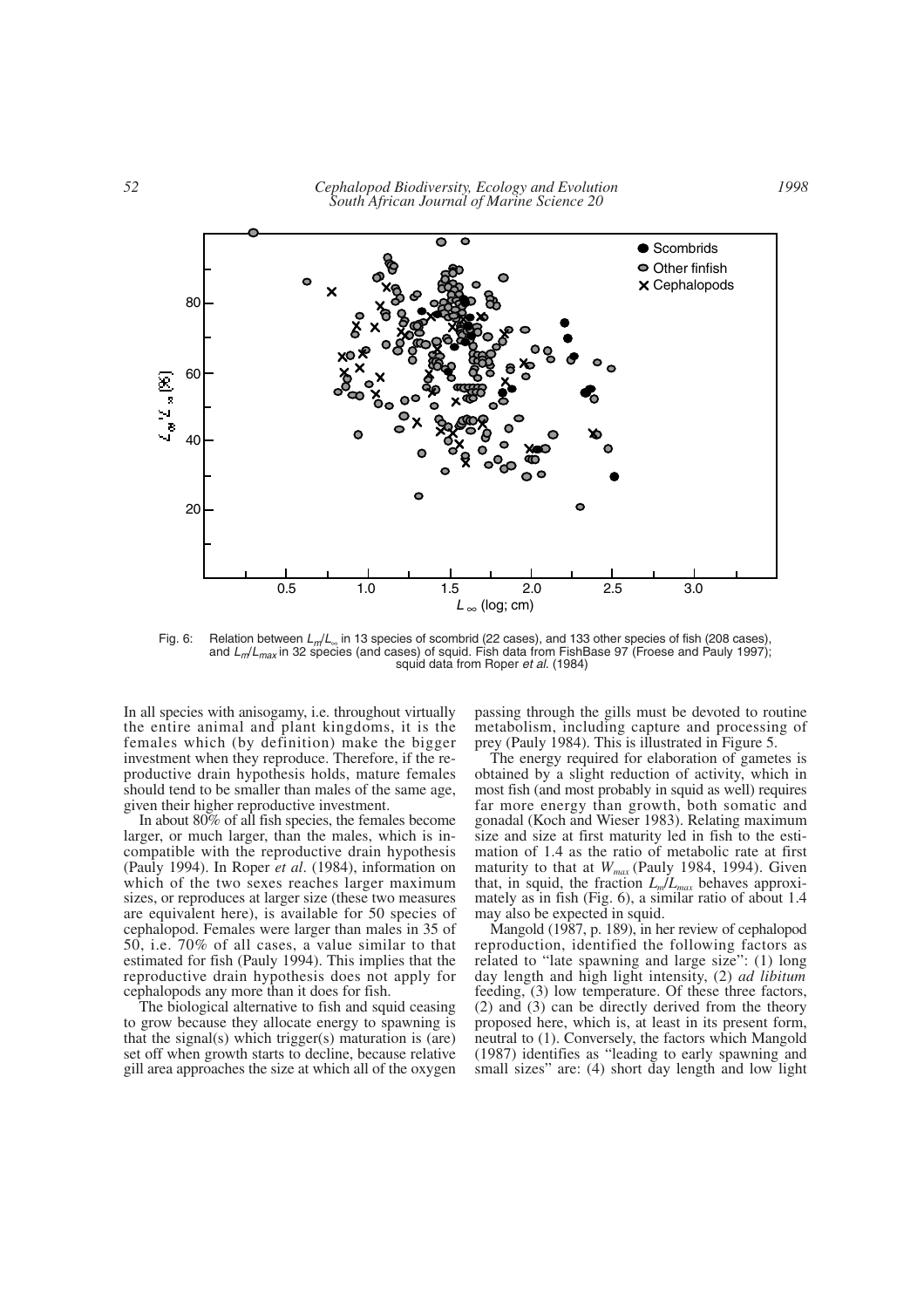

Fig. 7: Relative gill area (= gill area/body mass) of fish and squid v. their body masses. The data referring to 7 species of scombrid (18 cases) and 110 other fish species (245 cases) are from FishBase 97 (Froese and Pauly 1997); those for the 11 species of squid are from Madan and Wells (1996)

intensity, (5) restricted feeding, (6) high temperature. Again, the effects of factors (5) and (6) were predictable (Fig. 2).

### **FIFTH COROLLARY: GROWTH RATES INCREASE WITH GILL AREA**

One obvious corollary of a theory linking gill area and growth is that species with large gills should exhibit rapid growth and *vice versa*. Figure 7 shows the gill area measurements for 11 species of squid, superimposed on gill area measurements for 117 species of fish, including 7 species of scombrid (mackerels and tunas), which have both fast growth and large gills (Pauly 1981, 1994). As may be seen, the 11 species of squid considered tend to have large gills, although not as large as those of tuna, as alleged by Madan and Wells (1996). This discrepancy stems from their comparison of relative gill area  $(\text{mm}^2 \text{·} \text{g}^{-1})$ irrespective of body size, notwithstanding that relative gill area always declines with size (see above).

Growth parameters are not available for the entire

set of fish and squid species in Figure 7. However, Figure 8 still confirms that squid tend to have fast growth rates when compared with fish. (Whether or not one believes in asymptotic growth or not, it remains true that the product of  $W_{\infty}$  and *K* has the dimension of a rate, e.g.  $g \cdot day^{-1}$ , and so can be used to compare growth among species.) Indeed, squid display growth performances similar to those of small to mediumsized scombrids (but again, smaller than tuna).

## **SIXTH COROLLARY: ASYMPTOTIC GROWTH DOES OCCUR**

The use of the von Bertalanffy growth curves in conjunction with cephalopods in general and squid in particular is fraught with controversy, as it was earlier concerning fish, and it would be better if this theme could be avoided. However, it cannot, because asymptotic growth is an inescapable prediction of growth as the net result of a difference between two rates, one related to a volume, the other to a surface (von Bertalanffy 1938, 1951, and see above). There-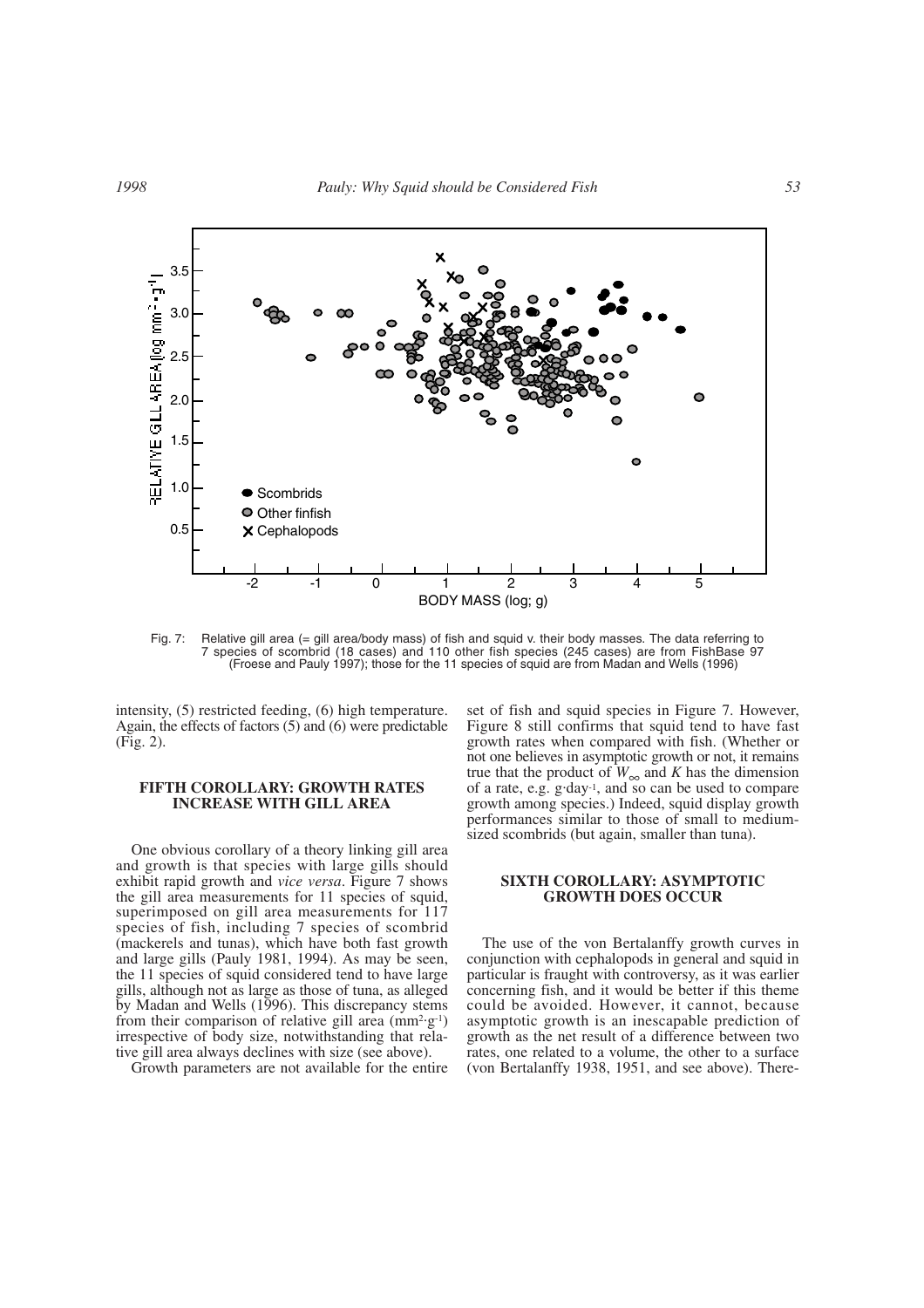

Fig. 8: Auximetric plot of 219 sets of mass growth parameters, representing 23 species of scombrid, 2 288 sets representing 1 121 other fish species, and 18 sets of cephalopod mass growth parameters, representing 15 species. (Fish data from FishBase 97, Froese and Pauly 1997; cephalopod data from Table 3 in Jarre *et al*. 1991.) Note position of cephalopods, corresponding to that of small scombrids (i.e. mackerels)

fore, if oxygen supply limits the growth of squid and other cephalopods, then their growth should conform to an asymptotic curve, i.e. either to the familiar von Bertalanffy model or to one of its variants (see below). That this is a necessary, but not a sufficient condition, for the theory to be correct goes almost without saying, as also noted by Lipinski and Roeleveld (1990). Many of those working with cephalopods have argued, on the other hand, that the von Bertalanffy growth model cannot accommodate the variety of growth patterns observed in cephalopods.

Figure 9 shows the variety of growth curves that can be generated with a von Bertalanffy growth curve incorporating seasonal growth oscillations (Pauly 1985). Clearly, such a version of the von Bertalanffy model is versatile enough to accommodate many observed cephalopod growth shapes, especially if the bias discussed in the third corollary is considered (recall Fig. 4). It is shown below that an even more versatile curve exists, the generalized von Bertalanffy growth function (Pauly 1981), one which can be used to describe the "exponential" growth of squid.

The ancestors of today's cephalopods had shells

(Roper *et al.* 1984). The only surviving nautiloid genus *Nautilus* has only four species, with growth rates much slower than those of squid, and longevities ranging from 10 to 20 years (Kanie *et al*. 1979, Saunders 1983, Cochran and Landman 1984, Landman *et al*. 1988, 1989). Rodhouse (1998) suggests that squid evolved from shelled cephalopods through a process involving neoteny, or more precisely paedomorphosis (Gould 1977). This, among other things, would explain their rapid growth, akin to that occurring among the juveniles of most animals.

In many squid and other cephalopods, moreover, a strong spawning mortality eliminates many of the older specimens, leaving the initial "linear" or "loglinear" segments of growth curves, to which almost any function can be fitted, whether this makes physiological sense or not (see e.g. Bigelow 1994), and whether or not adult ages are underestimated (see the third corollary above). The disadvantage of such an eclectic approach is that when empirical observations (e.g. age-length pairs), are fitted to empirical curves, all that increases (instead of insight) is the amount of information available for later generalizations. No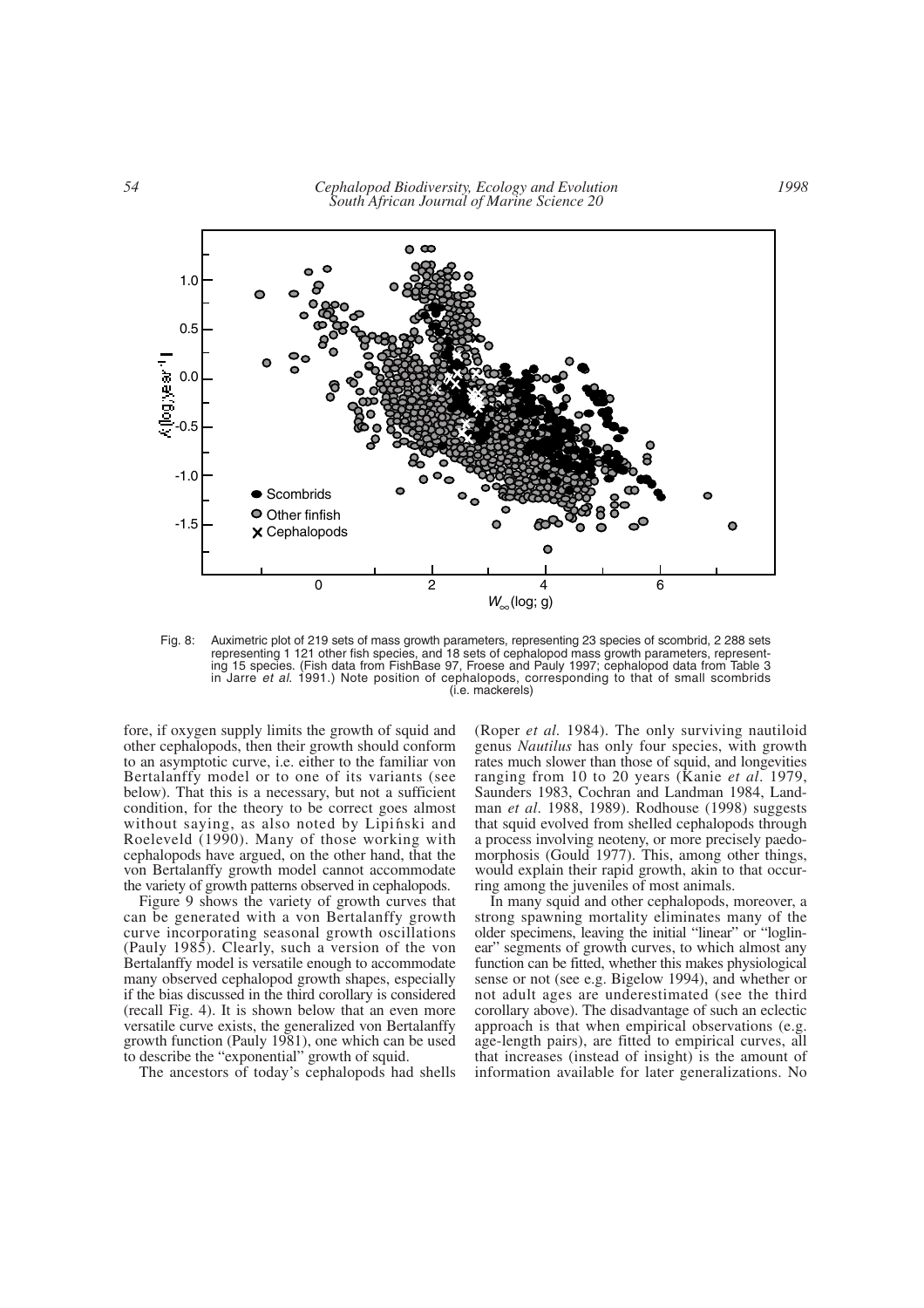

Fig. 9: Empirical v. von Bertalanffy growth curves for cephalopods. (a) Empirical curves for five loliginid species (after Hixon 1980). A, linear growth of *Loligo opalescens* (Fields 1965); B, asymptotic growth of *L. pealei* (Verrill 1881); C, cyclic growth of *L. vulgaris* (Tinbergen and Verwey 1945); D, exponential growth of *L. vulgaris* (Mangold 1963) and *L. pealei* (Summers 1971); E, sigmoid growth of *L. pealei*, *L. plei* and *Lolliguncula brevis* (Hixon 1980). (b) Curves generated by a seasonally oscillating version of the von Bertalanffy growth function (see Longhurst and Pauly 1987) using the same set of parameters (*L*<sup>∞</sup> = 20 cm, *<sup>K</sup>* = 1. year-1), and the same amplitude of seasonal oscillations, but different birthdates. (Note that these curves largely duplicate the shapes above, assumed representative of squid growth, i.e.  $A \approx A'$ ,  $B \approx B'$ , etc.)

theory is being tested and enriched which could be used to tell, for example that some of the empirical approaches are misguided. Thus, the growth estimates of Clarke (1980) for *Kondakovia longimana* of two years to spawning stood unchallenged for years. Even since then there has been a widespread belief that squid (including monstrously large ones) have annual life cycles, although such lifespan and the corresponding growth rates strain credulity given the large size reached by some species.

Clarke later prompted a re-examination on a statistical basis of the evidence which had led to his estimate (Jarre *et al*. 1991). Longevity, based on the pattern in Figures 8 and 9, was 8–10 years, a figure independently confirmed by Bizikov (1991) on the basis of age-related structures on cross-sections of *K. longimana* gladii*.*

Lipiński and Roeleveld (1990) showed that *Growing Sealife*™ plastic squid, when placed in water, display asymptotic growth; this shows, indeed, that "if a fit to growth data by the von Bertalanffy curve looks satisfactory, it does not therefore follow that this is evidence for anabolic and catabolic changes". As it turns out, *Growing Sealife*™ plastic squid exhibit, however, as much "anabolism" and "catabolism" as can be expected from dead pieces of plastic.

Plastic squid do not grow "logarithmically" as fish larvae do, or as real squid seem to, especially when the age of the older specimens is underestimated. This would have implied that growth was limited only by food intake (i.e. water intake in the case of plastic squid), and that absolute growth rate (e.g. g. day<sup>-1</sup>) increased until an external limit was reached (metamorphosis in the case of fish larvae). Rather, the plastic squid displayed a form of asymptotic growth well represented by the standard von Bertalanffy model, with growth rates that declined linearly with length (see Fig. 2 in Lipiński and Roeleveld 1990), proof that something was working, from the onset, against water diffusing into the plastic.

This something is the cohesive force of the plastic itself, whose magnitude (*k*) should be proportional to the volume (*W*) of plastic that may absorb the water. Thus, the force acting against expansion of the plastic squid is a negative term,  $-kW$ . The force which pulls water into the plastic body of the squid is probably capillarity, which is by definition proportional to a surface, i.e.,  $HW^{2/3}$  (Thompson 1942). Therefore, the face, *Thompson 1942*). Therefore, the growth in mass (plastic + water) of a *Growing Sealife*™ plastic squid should conform to

$$
dW/dt = HW^{2/3} - kW \quad . \tag{1}
$$

Assuming  $W = aL^3$  and integrating leads to

$$
L_t = L_{\infty} \left( 1 - e^{-K(t - t_0)} \right) \quad , \tag{2}
$$

i.e. the standard von Bertalanffy growth equation, which goes to show that there may be something to the surface v. volume story presented above.

Perhaps more importantly, this account provides a lead to the introduction of the generalized von Bertalanffy model. Throughout, it has been tacitly assumed that the limiting surface for growth itself grows in proportion of a linear dimension squared (as in Equation 1). As noted by von Bertalanffy (1951) this needs not be the case, however, and a generalized model can be derived from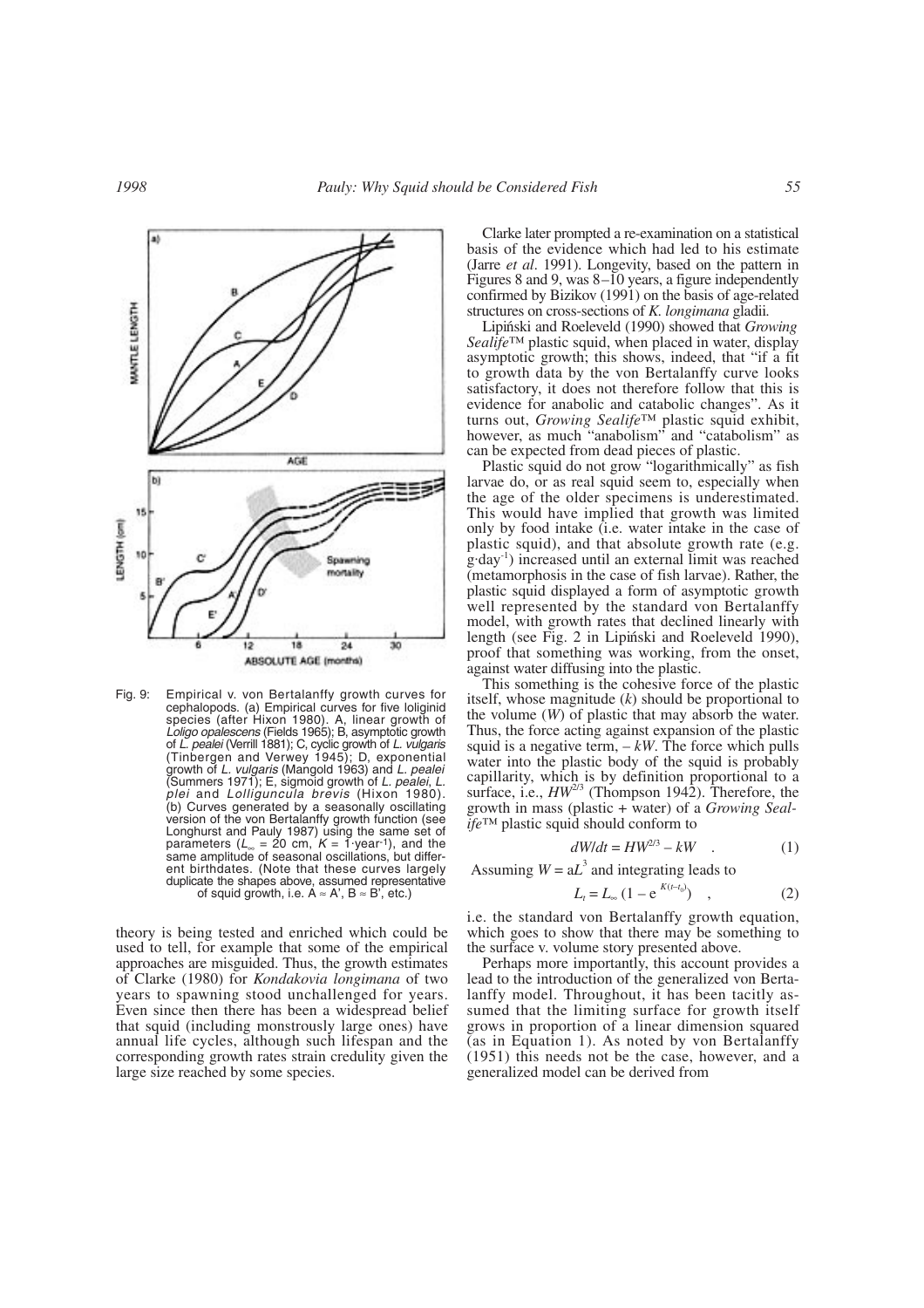

Fig. 10: Schematic representation of how the apparent "logarithmic growth" of cephalopods can be reinterpreted as the first phase of a generalized von Bertalanffy model sporting an inflexion point (Equation 6). (a) Curve describing apparent logarithmic growth. (b) Asymptotic model, describing juvenile and early adult growth (solid line) and the projected growth of the late adults (dashed line), usually not observable owing to spawning mortality and senescence

$$
dW/dt = HW^d - kW \quad , \tag{3}
$$

as long as  $d < 1$ .

In water breathers, gill area (*G*) can be straightforwardly linked to body mass using

$$
G = \mathrm{a}W^{dg} \quad , \tag{4}
$$

whereas metabolic rate  $(O_2)$  can be linked to body mass through

$$
O_2 = a' W^{dO_2} \qquad . \tag{5}
$$

Assuming that  $d = d_g = d_{0}$ , (see above), the exponent of the metabolism-mass relationships in a given species of squid can be used to parameterize the version of Equation (3) suitable for that species. (Note that the multiplicative terms of Equations 4 and 5 are irrelevant to this argument, as is therefore the observation that squid may use part of their body area to augment their gill area; only the exponents of the relationship matter here.) This leads to the appropriate value of *D* in a generalized von Bertalanffy model, of the form

$$
L_t = L_{\infty} \left( 1 - e^{-KD(t-t_0)} \right)^{1/D} \quad , \tag{6}
$$

where  $D = 3(1 - d)$ ; Pauly (1981).

O'Dor and Wells (1987) pointed out that, for squid,  $d_{\text{O}_2}$  is generally  $\approx 0.75$  (implying  $D \approx 0.75$ ), but with some very high values in some species, e.g. 0.96 for *Illex illecebrosus*, implying  $D = 0.12$ . Such

values of  $D \ll 1$  lead to growth curves that may be interpreted as having two phases:

- (i) increasing growth rates in the juvenile phase, mimicking "logarithmic" growth;
- (ii) declining growth rates as the (relatively high) asymptote is approached (see Fig. 10b).

Owing to mortality (and possibly to paedomorphosis and the ageing bias mentioned earlier), the second phase, however, is often not visible in field-sampled specimens, although it is apparent in the growth curves of cephalopods raised in captivity, e.g. those compiled by Forsythe and Van Heukelem (1977, their Fig. 8.2).

Asymptotic growth is therefore not incompatible with accelerating growth in the juvenile stage. Indeed, the generalized von Bertalanffy growth model, which incorporates this feature, whose additional parameter (*D*) links growth with metabolic studies, and which can readily accommodate seasonal growth oscillations, may well be a good candidate for the generic squid growth model called for by Jackson (1994). It may even be speculated that one of its uses would be to allow assessing the "degree of paedomorphosis" displayed by various squid species, by establishing a relationship between the observed and non-observed parts of the curve (see Fig. 10, Curve b, whose latter part is exaggerated for emphasis), in analogy to the graphical "clock model" used by Gould (1977) to describe different forms of heterochrony.

#### **DISCUSSION**

More corollaries than the six presented above can be derived from the first principles in Figures 1 and 2. For example, it may be shown that fish growth increases, other things being equal, when the amount of dissolved  $O_2$  in the water is increased (see e.g. Bedja *et al*. 1992); the same should apply to squid, etc.

However, expanding computations and evidence of this sort are useless if the intended audience assumes that generalities derived from another group of organisms do not apply to the group they study, just because it is "different". The point here is: in what manner is it different? It is evident that squid are different (e.g. in their bauplan, in the manner they feed, swim, capture prey, or communicate) from mackerel, or from fish in general. However, squid are affected, as fish are, by the physical constraints that shape the universe. Therefore, constraints to biological expression that are framed in terms of geometry, physics or elementary chemistry cannot be brushed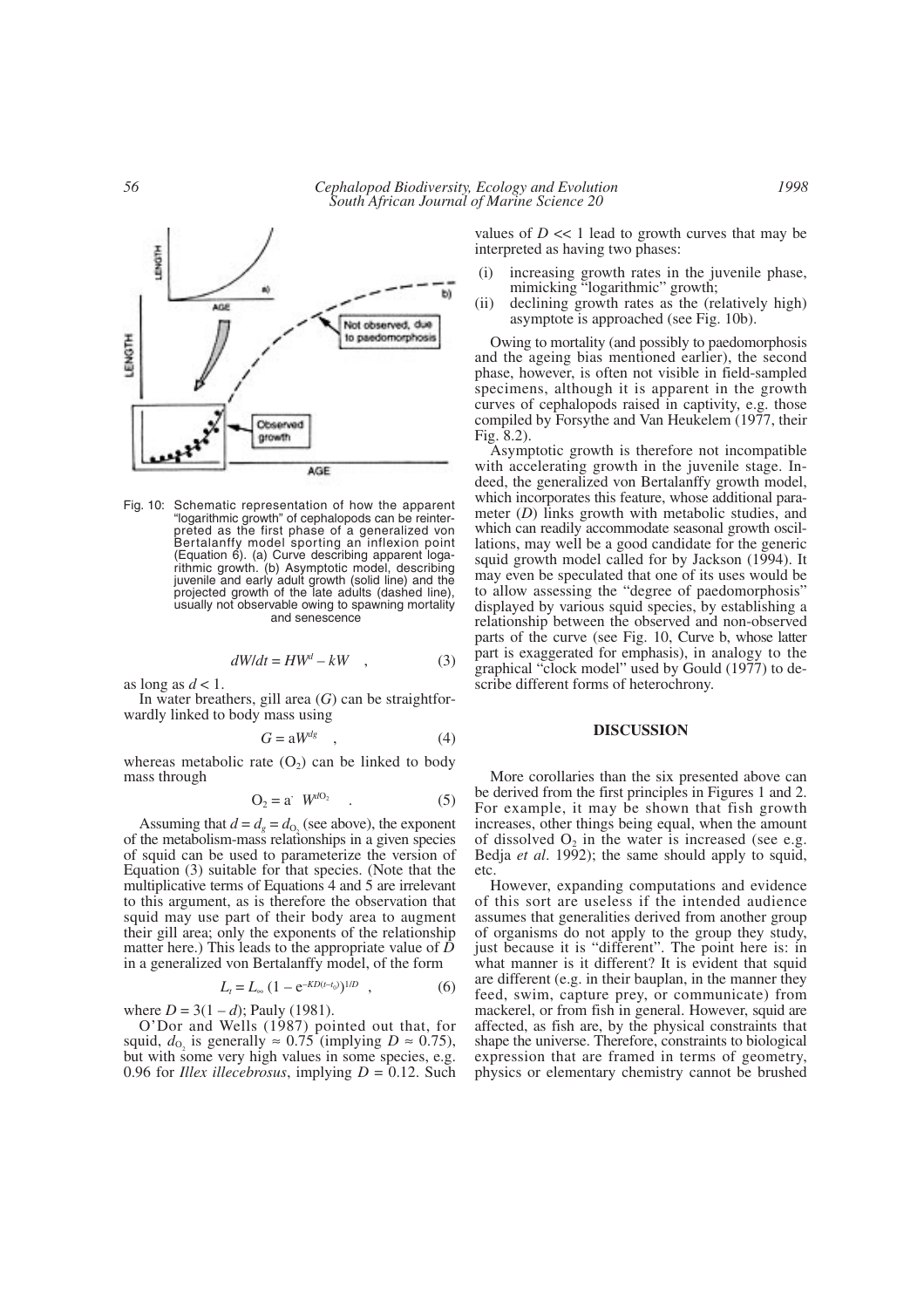Table I: Evidence for applicability to *Loligo pealei* of a theory which gives a limiting role to O<sub>2</sub> supply, and hence to gill surface area

| Observation*                                                 | Interpretation                                                                           |
|--------------------------------------------------------------|------------------------------------------------------------------------------------------|
| Largest specimens in coldest parts of range                  | See Fig. 3 and Roper <i>et al.</i> (1984) for other squid, and Fig. 2 for<br>explanation |
| Maturation occurs at smaller sizes in warmer parts of range  | As occurs in fish, see Fig. 5, Pauly (1984, 1994), Mangold (1987)                        |
| Gill filaments grow relatively faster in warm parts of range | As required to elevate routine metabolism in warm, low $O_2$ water                       |
| Males have more gill filaments than females                  | Males reach 50 cm mantle length, females only 40 cm, off New Eng-                        |
| land                                                         | (Roper <i>et al.</i> 1984)                                                               |
| L. pealei has relatively larger gills than L. roperi         | L. pealei is the larger species where both occur in same area                            |

\* All observations are from Cohen (1976)

aside as irrelevant to a group of organisms because they were originally identified in another group. Rather, to the extent that an argument exists that links a biological phenomenon to an underlying physical phenomenon, and supportive data can be presented (see Table I for a last example), then it would be necessary to show from "first principles" why a favourite organism should be the exception. Therefore, for example, Bergmann's Rule does not apply to fish not because it was first found to apply in mammals, but because its very logic implies that it can only apply to terrestrial endotherms, whereas fish are ectotherms.

Similarly, the fact that squid absorb oxygen though their body surface does not overcome the gillbased argument presented here: body surface cannot keep up with body mass any more (and in fact even less) than gills can, as shown by the estimates of squid  $d_{0}$ , tabulated by O'Dor and Wells (1987), which have a mean of 0.75, as in fish (Winberg) 1960).

Therefore, in a sense, the point in the title of this paper, obviously meant to be provocative, is in reality moot. The theory presented should apply, with minor modification, to account for differences in bauplan to all aquatic, water-breathing ectotherms, whether fish, crustaceans, polychaetes or molluscs, anywhere. Indeed, as shown in Pauly (1989, 1994), it even applies to Arde, a two-dimensional world.

#### **ACKNOWLEDGEMENTS**

I thank several colleagues at ICLARM for their inputs: Dr M. L. Palomares for her crucial help with the graphs derived from FishBase 97; Ms A. Atanacio for redrawing the figures; Dr V. Christensen for encouraging me to think more deeply about plastic squid; and Ms S. Gayosa for the timely emergence of a complete manuscript. Two anonymous reviewers are thanked for their well meant advice.

# **LITERATURE CITED**

- ANGEL, H. 1976 *Monsters of the Deep. Sharks, Giant Squid, Whales and Dolphins*. London; Octopus Books: 128 pp.
- ATKINSON, D. and R. M. SIBLY  $1997 W$ hy are organisms usually bigger in colder environments? Making sense of a life history puzzle. *Trends Ecol. Evol.* **12**(6): 235–239.
- BEAMISH, R. J. and G. A. McFARLANE 1983 The forgotten requirement for age validation in fisheries biology. *Trans. Am. Fish. Soc.* **112**(6): 735–743.
- BEJDA, A. J., PHELAN, B. A. and A. L. STUDHOLME 1992 -The effect of dissolved oxygen on the growth of young-of-the-year winter flounder, *Pseudopleuronectes americanus. Environ. Biol. Fishes* **34**(3): 321–327.
- BERGMANN, C. 1847 Über die Verhältnisse der Wärmeökonomie der Thiere zu ihrer Grösse. *Gött. Stud*. **1**: 595–708.
- BIGELOW, K. A. 1994 Age and growth of the oceanic squid *Onychoteuthis borealijaponica* in the North Pacific. *Fishery Bull., Wash*. **92**(1): 13–25.
- BIZIKOV, V. A. 1991 A new method of squid age determination using the gladius, In *Squid Age Determination using Statoliths. Proceedings of an International Workshop, Mazara del Vallo, Italy, October 1989*. Jereb, P., Ragonese, S. and S. von Boletzky (Eds). *Spec. Publ. NTR-ITPP* **1**: 39–51.
- CADDY, J. F. 1991 Daily rings on squid statoliths: an opportunity to test standard population models? In *Squid Age Determination using Statoliths. Proceedings of an International Workshop, Mazara del Vallo, Italy, October 1989*. Jereb, P., Ragonese, S. and S. von Boletzky (Eds). *Spec. Publ. NTR-ITPP* **1**: 53–66.
- CALDER, W. A. 1984 *Size, Function and Life History*. Cambridge, Mass.; Harvard University Press: 431 pp.
- CLARKE, M. R. 1980 Cephalopoda in the diet of sperm whales of the southern hemisphere and their bearing on sperm whale biology. *"Discovery" Rep.* **37**: 1–324.
- COCHRAN, J. K. and N. H. LANDMAN 1984 Radiometric determination of the growth rate of *Nautilus* in nature. *Nature, Lond*. **308**(5961): 725–727.
- COHEN, A. C. 1976 The systematics and distribution of *Loligo* (Cephalopoda, Myopsida) in the western North Atlantic, with descriptions of two new species. *Malacologia* **15**(2): 299–367.
- COLINVAUX, P. 1978 *Why Big Fierce Animals are Rare: an Ecologist's Perspective*. Princeton, New Jersey; University Press: 256 pp.
- EHRHARDT, N. M., JACQUEMIN, P. S., GARCÍA B, F., GON-ZALEZ D, G., LOPEZ B, J. M., ORTIZ C, J. and A. SOLÍS N. 1983 — On the fishery and biology of the giant squid *Dosidicus gigas* in the Gulf of California, Mexico. In